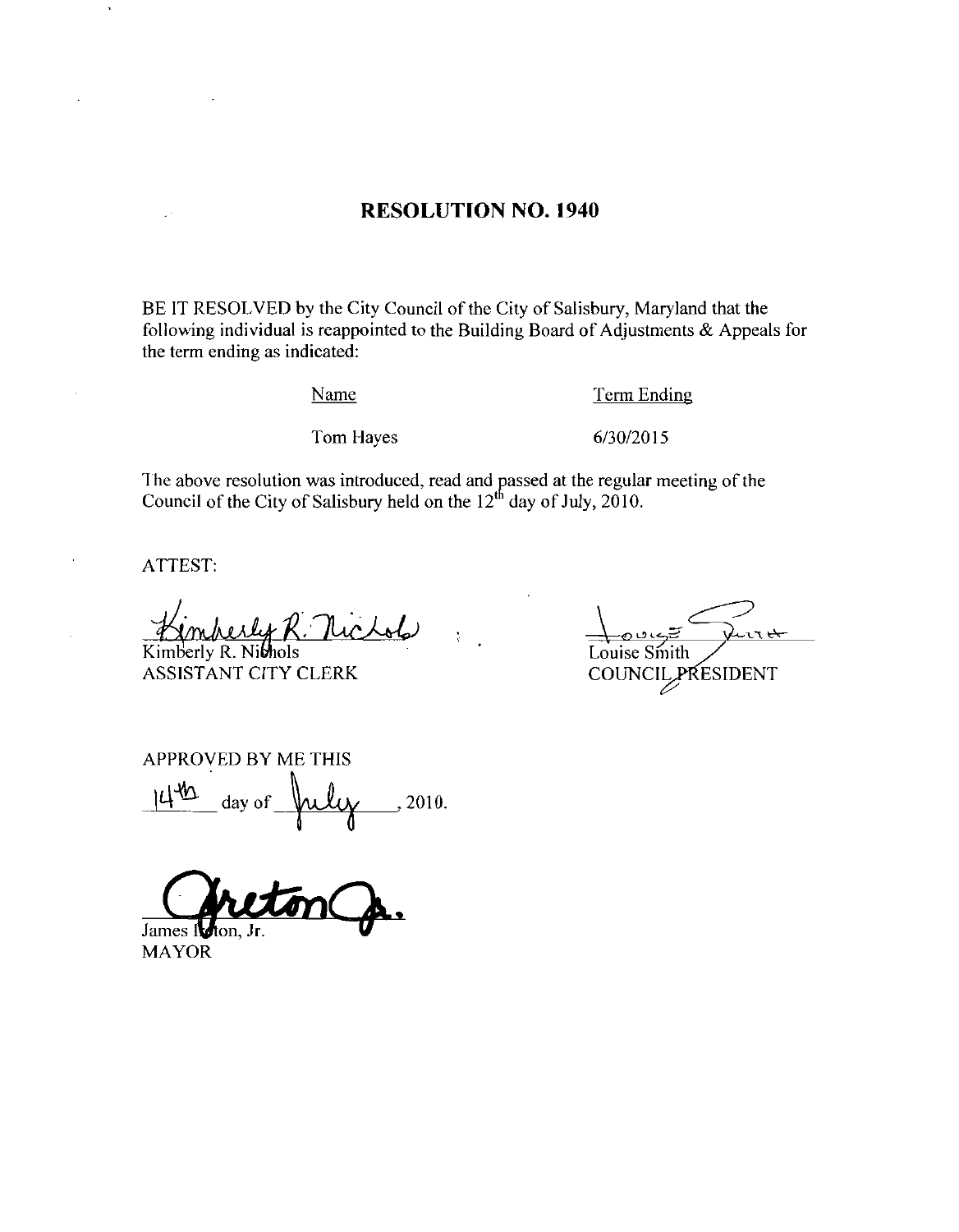#### INTER

## $\frac{1}{\frac{1}{\text{OFFICE}}}$  MEMO

#### OFFICE OF THE MAYOR

| To:      | John Pick                                                    |
|----------|--------------------------------------------------------------|
| From:    | Sherrell McBride S                                           |
| Subject: | Reappointment to the Building Board of Adjustments & Appeals |
| Date:    | July 6, 2010                                                 |

Mayor Ireton would like to reappoint the following person to the Building Board of Adjustments<br>
& Appeals:<br>
Name Term Ending<br>
Tom Hayes 6/30/2015 & Appeals:

Name Term Ending

Mr. Hayes has been a member since 2000.

Attached you will find information from Mr. Hayes and the Resolution necessary for his reappointment. Please forward this information to the City Council so it may be placed on their agenda for the next Council meeting. Please let me know if you have any questions.

Attachment

CC: Mayor Ireton William Holland